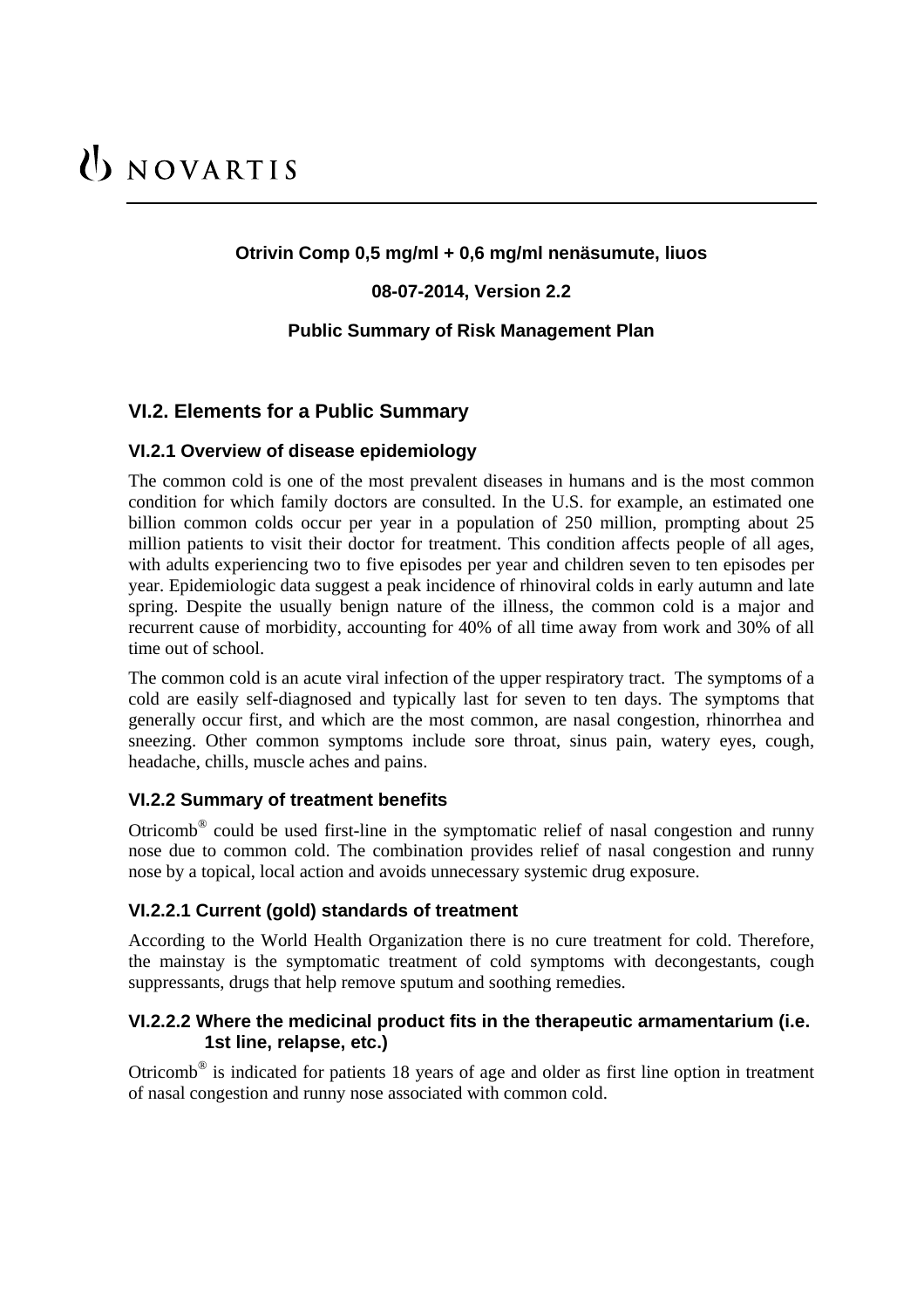## **VI.2.2.3 A brief statement of the standard against which the medicine was judged: number of patients in pivotal studies and treatment regimes**

The main clinical efficacy study for Otricomb<sup>®</sup> is study XY-003-IN. This study was a phase III, placebo- and active-controlled multi-centre confirmatory efficacy and safety study where a total of 786 patients were randomized to treatment with the combination product ipratropium 0.6 mg/ml with xylometazoline 0.5 mg/ml or ipratropium 0.6 mg/ml with xylometazoline 1.0 mg/ml, ipratropium 0.6 mg/ml alone, xylometazoline 1.0 mg/ml alone or placebo. Test treatment was to be taken three times daily for 24 hours and thereafter until the resolution of runny nose and nasal congestion but no longer than seven days. The primary efficacy variables were subjective ratings of severity of runny nose and nasal congestion after the first 24 hour period.

## **VI.2.2.4 Results in lay language**

Based on the results of the main clinical efficacy study, both combinations of ipratropium and xylometazoline were superior to xylometazoline alone with respect to runny nose and superior to ipratropium alone with respect to nasal congestion. In addition, both combinations were equivalent to ipratropium with respect to runny nose and equivalent to xylometazoline with respect to nasal congestion.

## **VI.2.2.5 Post-authorization data which impacts on efficacy**

No post-authorization efficacy data has been generated with Otricomb®.

## **VI.2.3 Unknowns relating to treatment benefits**

In the main clinical efficacy study, the average age was 30 years (range 18-70 years), there were slightly more females (53.4%) and most patients were white Caucasian (98.2%). There is no evidence to suggest that results would be different in subjects of other races.

# **VI.2.4 Summary of safety concerns**

**Table Error! No text of specified style in document.-1** 

| <b>Important identified risks</b> |  |
|-----------------------------------|--|
|                                   |  |

| <b>Risk</b>                                                           | What is known                                                                                                                                                                                                                                                                                                                                                                                                                                                                                                                                                                                                                                         | <b>Preventability</b>                          |
|-----------------------------------------------------------------------|-------------------------------------------------------------------------------------------------------------------------------------------------------------------------------------------------------------------------------------------------------------------------------------------------------------------------------------------------------------------------------------------------------------------------------------------------------------------------------------------------------------------------------------------------------------------------------------------------------------------------------------------------------|------------------------------------------------|
| Increased pressure in the<br>eyes (Intraocular pressure<br>increased) | Based on textbook references, this<br>has been reported in patients with<br>angle-closure glaucoma who were<br>receiving ipratropium nebulized<br>solution. Increased pressure in the<br>eyes apparently occurred when the<br>drug solution escaped from the<br>face mask used for nebulization<br>and entered the eyes.<br>Until now, approximately 10.5<br>million patients used Otricomb <sup>®</sup><br>worldwide. In the analysis of post-<br>marketing safety data, there were<br>4 cases of abnormal sensation in<br>the eye, including 3 reports of<br>feeling of pressure in the eyes.<br>None of these reports were<br>medically confirmed. | Yes, by not spraying in or around<br>the eyes. |
| Irregular heartbeat (Atrial                                           | Based on a textbook reference,                                                                                                                                                                                                                                                                                                                                                                                                                                                                                                                                                                                                                        | Yes, by using with caution in                  |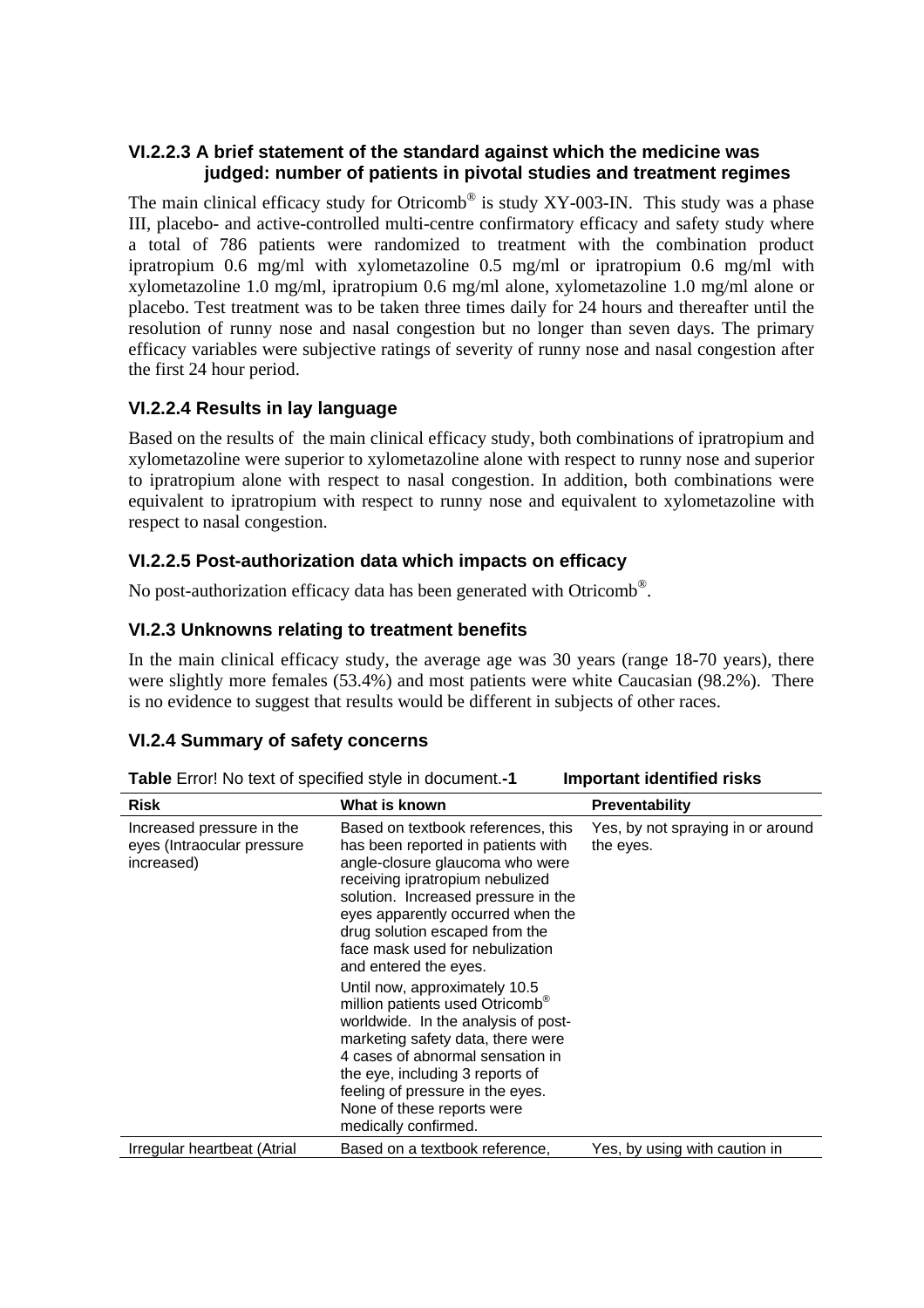| <b>Risk</b>                              | What is known                                                                                                                                                                                                                                                                                                                                                                                                                                                                                                                                                                                                                             | Preventability                                                                                                             |
|------------------------------------------|-------------------------------------------------------------------------------------------------------------------------------------------------------------------------------------------------------------------------------------------------------------------------------------------------------------------------------------------------------------------------------------------------------------------------------------------------------------------------------------------------------------------------------------------------------------------------------------------------------------------------------------------|----------------------------------------------------------------------------------------------------------------------------|
| fibrillation)                            | naphazoline (drug similar to<br>xylometazoline) when used in the<br>eye, may occasionally cause<br>cardiac irregularities.                                                                                                                                                                                                                                                                                                                                                                                                                                                                                                                | patients with heart disease,<br>raised blood pressure,<br>overactive thyroid or diabetes.                                  |
|                                          | Until now, approximately 10.5<br>million patients used Otricomb <sup>®</sup><br>worldwide. In the analysis of post-<br>marketing safety data, there was<br>one report of atrial fibrillation,<br>however, this patient had also<br>other health conditions that might<br>have caused it.                                                                                                                                                                                                                                                                                                                                                  |                                                                                                                            |
| Closure of vocal cords<br>(Laryngospasm) | According to standard textbook<br>reference, allergic reactions,<br>including sudden closing of vocal<br>cords which obstructs breathing<br>(laryngospasm), have been<br>reported in patients receiving<br>ipratropium inhalation through their<br>mouth. These were aerosol<br>formulations used in the mouth<br>and not sprays used in the nose<br>such as Otricomb <sup>®</sup> .                                                                                                                                                                                                                                                      | Yes, by avoiding use in patients<br>with allergy to ipratropium,<br>atropine and other similar drugs<br>or xylometazoline. |
|                                          | Until now, approximately 10.5<br>million patients used Otricomb®<br>worldwide. In the analysis of post-<br>marketing safety data, there were<br>no reports of laryngospasm.                                                                                                                                                                                                                                                                                                                                                                                                                                                               |                                                                                                                            |
| Throat swelling (Pharyngeal<br>oedema)   | According to standard textbook<br>reference, allergic reactions,<br>including throat swelling, have<br>been reported in patients receiving<br>ipratropium inhalation through their<br>mouth. These were aerosol<br>formulations used in the mouth<br>and not sprays used in the nose<br>such as Otricomb <sup>®</sup> .<br>Until now, approximately 10.5<br>million patients used Otricomb®<br>worldwide. In the analysis of post-<br>marketing safety data, there were<br>four non-serious reports of throat<br>swelling including one medically<br>confirmed report of mild allergic<br>reaction with short-lasting throat<br>problems. | Yes, by avoiding use in patients<br>with allergy to ipratropium,<br>atropine and other similar drugs<br>or xylometazoline  |

**Important potential risks** 

| <b>Risk</b>                     | What is known                                                                                                                                                                                  |  |
|---------------------------------|------------------------------------------------------------------------------------------------------------------------------------------------------------------------------------------------|--|
| Altered or lost taste and smell | The use of Otricomb <sup>®</sup> may temporally alter taste and smell.<br>Although a few reports of complete taste and smell loss<br>have been received from consumers, there is no conclusive |  |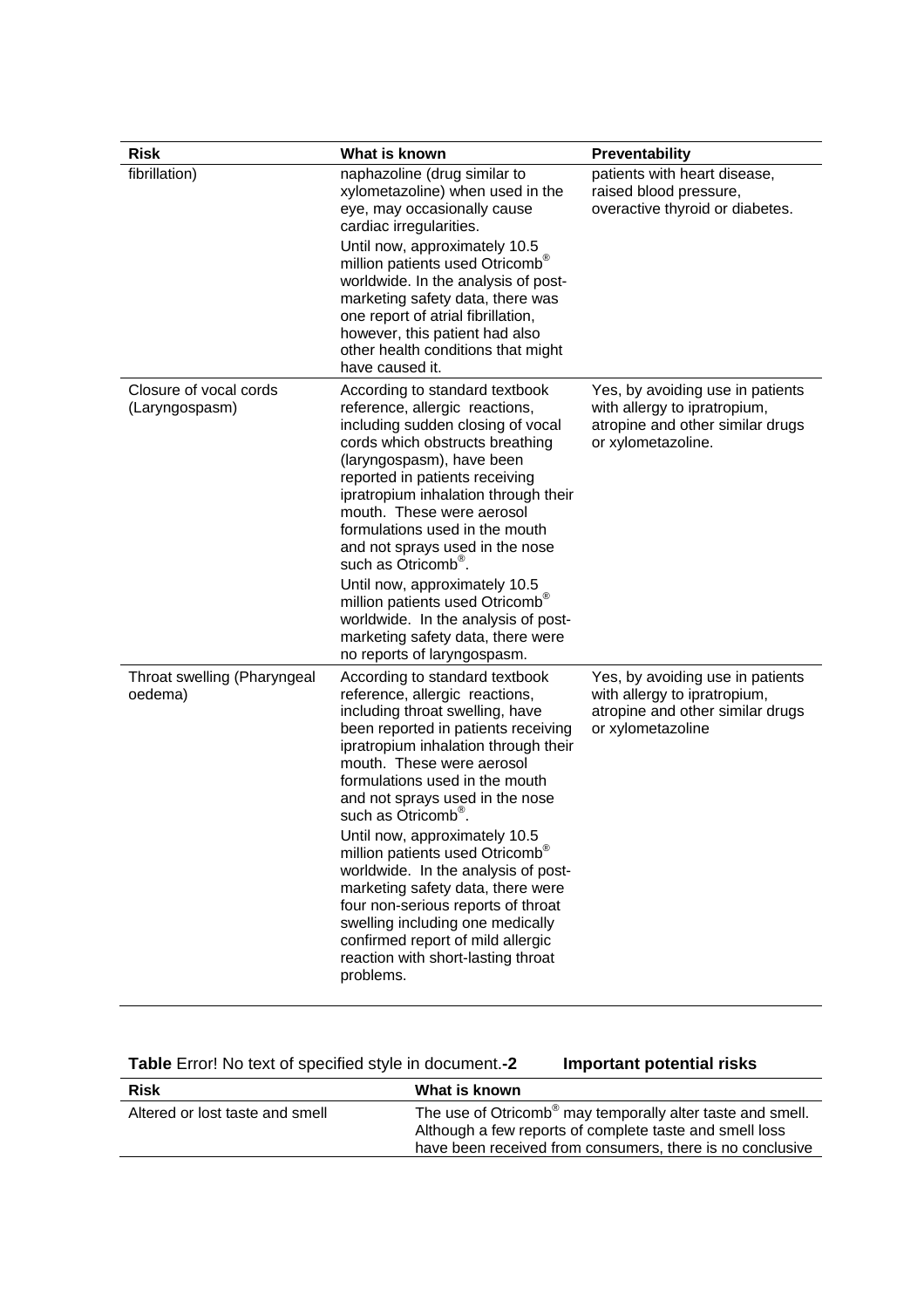| <b>Risk</b>                                                             | What is known                                                                                                                                                                                                                                                                                                                                                                                                                                                                                                                                                                                                                               |
|-------------------------------------------------------------------------|---------------------------------------------------------------------------------------------------------------------------------------------------------------------------------------------------------------------------------------------------------------------------------------------------------------------------------------------------------------------------------------------------------------------------------------------------------------------------------------------------------------------------------------------------------------------------------------------------------------------------------------------|
|                                                                         | evidence that Otricomb <sup>®</sup> caused these events.                                                                                                                                                                                                                                                                                                                                                                                                                                                                                                                                                                                    |
|                                                                         | Importantly, taste and smell loss are often a consequence<br>of the upper respiratory tract disorders that affect<br>Otricomb <sup>®</sup> users. Patients should seek medical advice as<br>soon as these events are noted.                                                                                                                                                                                                                                                                                                                                                                                                                 |
| Rebound nasal congestion (Rhinitis<br>medicamentosa) in longer term use | Prolonged use of nasal decongestants may induce rebound<br>nasal congestion without mucus discharge or sneezing. No<br>such cases he been reported with Otricomb®. However, it is<br>important to limit treatment to a maximum of seven days to<br>prevent any possible rebound effect.                                                                                                                                                                                                                                                                                                                                                     |
| Overdose                                                                | Following the nasal application of Otricomb®, the blood<br>levels of xylometazoline and ipratropium are very low.<br>Accordingly, post-marketing experience has not indicated<br>any particular safety concern in patients that sprayed<br>excessive amounts of the product.                                                                                                                                                                                                                                                                                                                                                                |
|                                                                         | However, there is a remote possibility that excessive<br>administration of xylometazoline causes severe dizziness,<br>perspiration, severely lowered body temperature,<br>headache, reduced heart rate, high blood pressure followed<br>by low blood pressure, respiratory depression, coma and<br>convulsion. Small children are more sensitive to toxicity<br>than adults.                                                                                                                                                                                                                                                                |
|                                                                         | Excessive ipratropium could cause an increase in heart<br>rate, dry mouth and vision problems.<br>Patients should immediately seek help from a physician if<br>such symptoms develop.                                                                                                                                                                                                                                                                                                                                                                                                                                                       |
| Off-label use (wrong indication)                                        | Otricomb <sup>®</sup> is indicated for the symptomatic treatment of<br>nasal congestion and rhinorrhea (runny nose) in connection<br>with common colds.                                                                                                                                                                                                                                                                                                                                                                                                                                                                                     |
|                                                                         | No particular concerns regarding use for wrong indications<br>have emerged so far from Novartis post-marketing safety<br>database.                                                                                                                                                                                                                                                                                                                                                                                                                                                                                                          |
| Use in elderly patients above 70 years                                  | There is only limited experience of use in elderly patients.                                                                                                                                                                                                                                                                                                                                                                                                                                                                                                                                                                                |
| of age                                                                  | However, the safety profile in this population is expected to<br>be similar to that of younger adults. No particular safety<br>concerns have been identified to date.                                                                                                                                                                                                                                                                                                                                                                                                                                                                       |
| Use in children and adolescents <18<br>years of age                     | Otricomb <sup>®</sup> should not be used in children and adolescents<br>below 18 years of age due to lack of sufficient data.<br>No particular safety concerns have been identified to date.                                                                                                                                                                                                                                                                                                                                                                                                                                                |
| Use during pregnancy and lactation                                      | Due to the lack of adequate data in pregnancy, the<br>potential risk for humans is unknown. Therefore, Otricomb <sup>®</sup><br>should not be used in pregnancy unless clearly necessary.<br>Following the nasal application of Otricomb®, the blood<br>levels of xylometazoline and ipratropium are very low.<br>Therefore, if the mother uses Otricomb <sup>®</sup> , any effects on the<br>breast-fed infant are unlikely. However, since no specific<br>studies exist, the mother's need for treatment with<br>Otricomb <sup>®</sup> and the advantages of breast-feeding must be<br>weighed against the potential risks to the infant. |
| Drug-drug interactions                                                  | Drugs that may interact with Otricomb <sup>®</sup> include:<br>monoaminoxidase inhibitors (MAO inhibitors) used for<br>depression, Tri- and tetracyclic antidepressants, and<br>medications containing anticholinergic substances such as                                                                                                                                                                                                                                                                                                                                                                                                   |